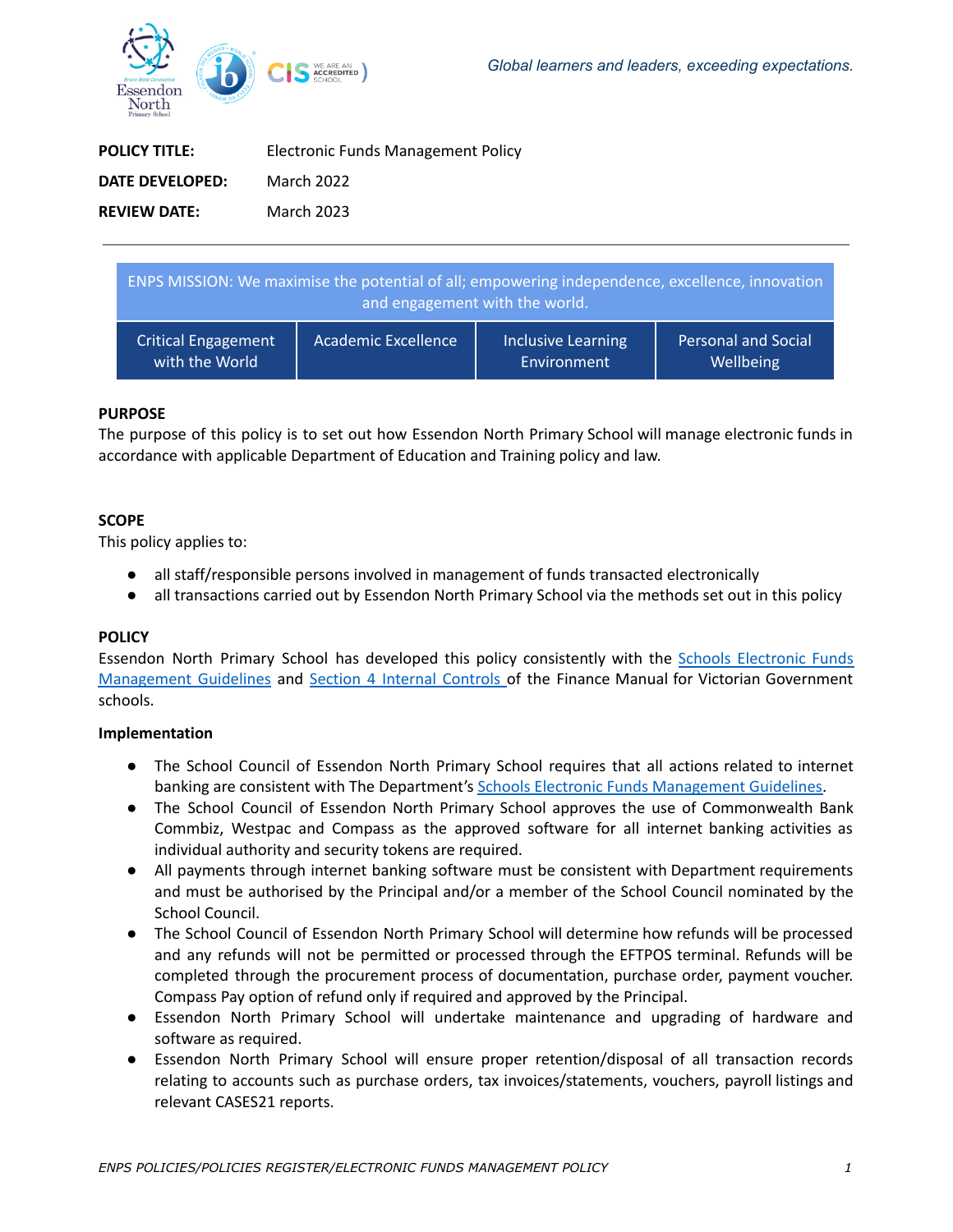

- Electronic Banking may be used for payment of invoices 'Direct Debit', Bpay, 'Pay Anyone' Transaction and bank transfers between school bank accounts and international payments.
- All documentation required for electronic payments will be obtained, completed and checked and authorised by approving officers as per DET guidelines, including daily internet banking reconciliations reports, authorisation details, relevant Cases 21 reports, Compass transactions reports.
- The 'Pay Anyone' facility can be used to pay Parent refunds, or General Ledger payments suppliers who have their banking details provided on their invoice or who request payment directly into their bank accounts.
- Compass is the secure payment gateway and Essendon North Primary School has established a secure site.

## **EFTPOS**

- The Principal of Essendon North Primary School, will ensure all staff operating the merchant facility are aware of security requirements. At our school, this includes: the Business Manager, Accounts Receivable Officer and Administration office, who will process payments via the merchant facility. The Merchant facility password is stored in the school's safe.
- School Council minutes must record which staff are authorised to process transactions.
- No "Cash Out" will be permitted on any school EFTPOS facility.
- Essendon North Primary School **will not accept** EFTPOS transactions via telephone or post.
- Essendon North Primary school has decided **not to process refunds through EFTPOS.**
- The school will operate one EFTPOS terminal only. This terminal is located on the front desk in the school office and will only be used in the main office. The EFTPOS machine may be outside in the school grounds when the school is hosting fundraising events. Essendon North Primary School will have contactless card readers for payments at fundraising events so the use of cash is minimised for risk.

# **Direct Debit**

- All direct debit agreements must be approved and signed by School Council prior to implementation.
- The School Council requires all suppliers to provide tax invoices/statements to the school prior to direct debiting any funds from the school's account.
- A direct debit facility allows an external source e.g. VicSuper, iPad lease, Trolley lease, Zero telephone lease, to a pre-arranged amount of funds from the school's official account on a pre-arranged date. Any such payments will be authorised as appropriate and required.
- Essendon North Primary School will ensure adequate funds are available in the Official Account for the "sweep" of funds to the supplier.

# **Direct Deposit**

- Essendon North Primary School utilises a "two user authorisation of payments" banking package, as it contains a greater degree of security and access controls.
- Creditor details will be kept up to date and the treatment of GST for creditors will be monitored.
- Payment transactions will be uploaded as a batch through the CASES21 system.
- All payments made through the internet banking system must be authorised by two authorised officers.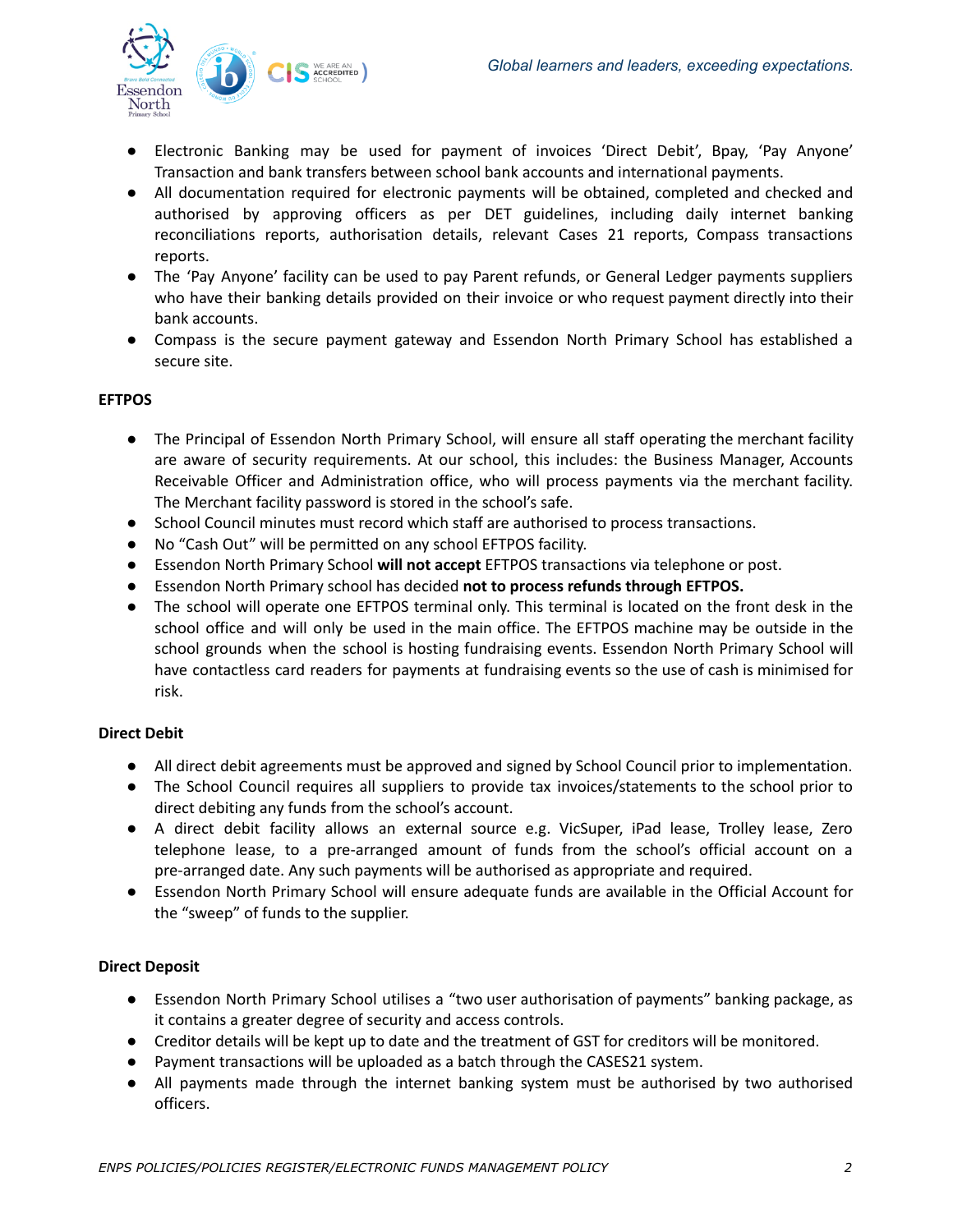

- The various internal controls that need to be considered include:
	- o the identification of staff with administrative/authorisation responsibilities [e.g. Business Manager to access statements and upload batches]
	- o the identification of staff with authorisation/signatory responsibilities [e.g. The Principal and School Council delegate for the authorisation of payments]
	- o the Business Manager must not have banking authorisation / signatory responsibilities other than for the transferring of funds between school accounts
	- o the allocation and security of personal identification number (PIN) information or software authorisation tokens
	- o the setting up of payee details in CASES21
	- o the authorisation of transfer of funds from the official account to payee accounts
	- o alternative procedures for processing, using the direct deposit facility, for periods of Business Manager's and Principal leave of absence.

#### **BPay**

The School Council of Essendon North Primary School will approve in writing the School Council's decision for the utilisation of BPAY.

Payments made by BPay are subject to the same requirements as for all transactions relating to accounts such as:

- purchase orders
- tax invoices/statements
- payment vouchers
- signed screen prints and payee details
- relevant CASES21 reports etc.

This includes a requirement for the Principal to sign and date BPay transaction receipts attached to authorised payment vouchers.

## **Compass Pay**

Essendon North Primary School school council will approve in writing the School Council's decision for the utilisation of Compass Pay.

Monies received via Compass Pay are received in relation to school activities including camps, sports, excursions, incursions, Essential Book Pack, Voluntary contributions and fundraising activities.

Payments made by Compass Pay are subject to the same requirements as for all transactions relating to accounts such as:

- purchase orders
- tax invoices/statements
- payment vouchers
- signed screen prints and payee details
- relevant CASES21 reports etc.

\*This includes a requirement for the Principal to sign and date Compass Pay transaction receipts attached to authorised payment vouchers.